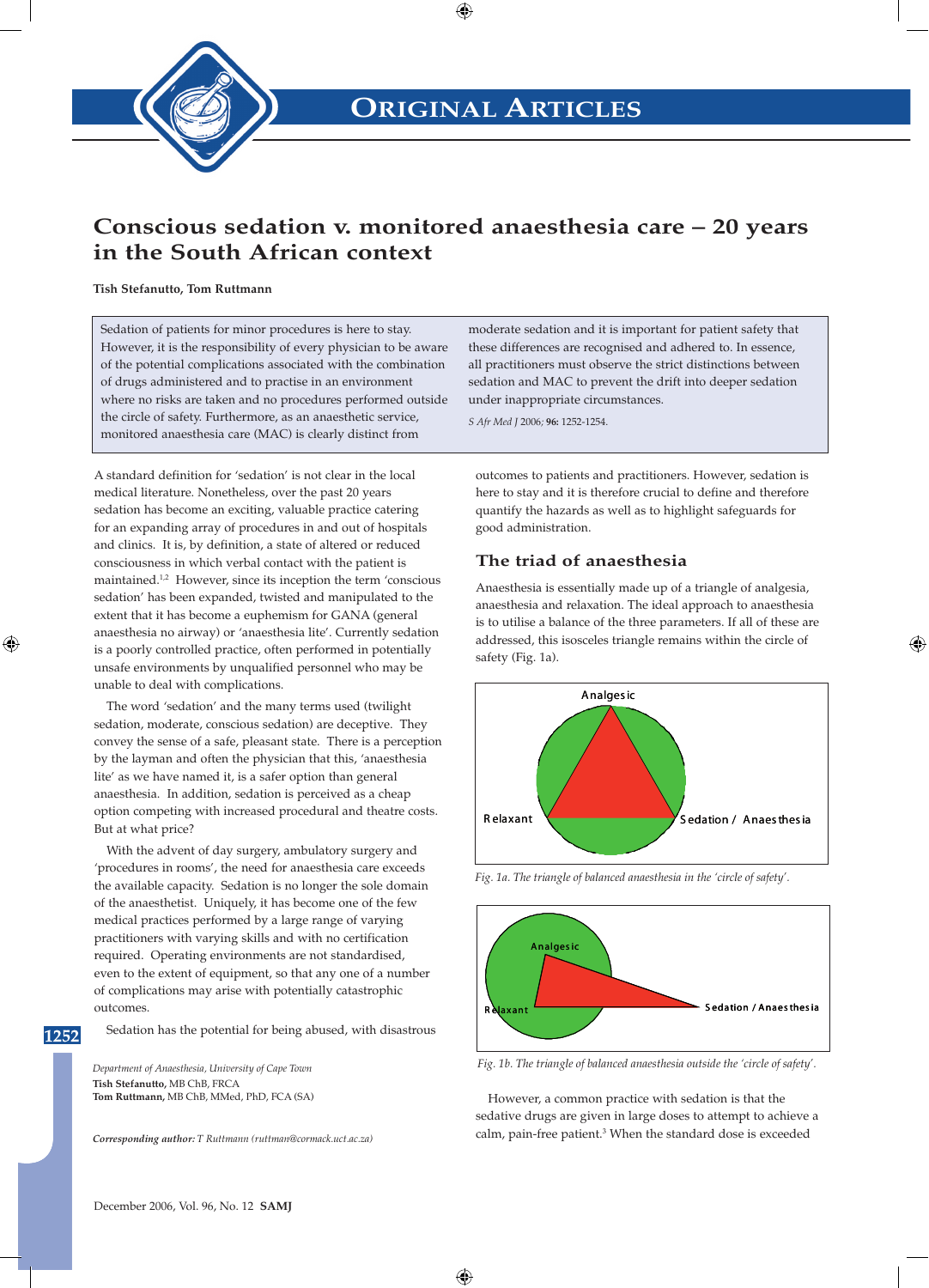

the patient is drawn out of the circle of safety and exposed to the risk of airway compromise, respiratory depression or cardiac instability (Fig. 1b).

In practice, an inexperienced or unskilled practitioner may easily underestimate the effect of the sedatives administered, miscalculating the time to onset, being caught out by the exponential effect of drug combinations, or s/he may mistreat pain using increasing sedatives, with disastrous periprocedural compromise in potentially non-medical environs. The converse of this is the under-use of sedatives because of a lack of familiarity with particular agents or misconceptions about their use.<sup>4</sup>

### **History of sedation**

Dentistry was one of the frontrunners in utilising sedation – diazepam with local anaesthetic in the early 1970s. However, with the advent of faster-onset, shorter-acting drugs, polypharmacy became a potential problem. In 1972 guidelines were therefore published by the dental fraternity.<sup>3</sup> Their aim was to strive for a balance between minimising fear and anxiety and maximising safety.

In 1985 the American Food and Drug Administration approved midazolam and it became available for use in 1986.<sup>5</sup> Its advantages over diazepam are:<sup>6</sup> water solubility, short duration of action, potent amnesia, minimal venous irritation, and fast onset.

Since the approval of midazolam in the USA in 1986, there has been a 20-year evolution of a practice utilised by almost all medical disciplines, from general practitioners doing simple in-room procedures to interventional radiologists performing complex procedures.<sup>7</sup> While practitioners have embraced the versatility provided by midazolam, they have also recognised the risk of losing airway control/hypoxia/hypotension. Within a year of its approval, the American Society of Anesthesiologists (ASA) published its first standards for basic intraoperative monitoring, introducing the term monitored anaesthesia care (MAC).8

MAC is often perceived as being a stage of sedation that has the patient slightly deeper than just anxiolysis. However, MAC must be supplied by a trained anaesthetist, providing the same level of care as with general anaesthesia and/or regional anaesthesia. As a result, the boundaries need to be clearly laid down and the distinction between MAC and mild sedation needs to be well understood and clarified.7,9

### **Definitions**

For a long time the only anaesthesia states defined by the ASA were either general anaesthesia or sedation and analgesia (conscious sedation). Recognising the restrictions in this, the ASA task force on Sedation and Analgesia for Non-Anesthesiologists then defined four clinical states with different implications for monitoring and manpower. The

definitions were presented in a document entitled Continuum of Depth of Sedation.<sup>10</sup>

The four stages are: (*i*) anxiolysis (minimal sedation); (*ii*) conscious sedation (moderate sedation analgesia); (*iii*) monitored anaesthesia care or MAC (deep sedation analgesia); and (*iv*) general anaesthesia (GA).

The ASA makes a clear distinction between moderate/ twilight sedation and MAC. Sedation is defined as having a 'responsive patient' throughout the procedure, whereas MAC requires pre-sedation assessment and peri-sedation management of the potential physiological and medical derangements.<sup>11</sup>

Several differences have been identified between these two concepts and the skills required for each, as published in a report by the ASA.<sup>11</sup> The report states: 'Sedation only should never result in any impairment of the level of consciousness so that the patient is always able to protect their own airway'. On the other hand: 'The provider of MAC must be prepared and qualified to convert to general anaesthesia when necessary'. In principle, a provider of MAC must be able to intervene and rescue a patient's airway from any sedation-induced compromise.

There is therefore a clear distinction between 'moderate sedation' which is given by an array of personnel such as nurses, surgeons and paramedical assistants, and MAC, an anaesthetic-led service requiring the presence of an independent second physician.

MAC includes an array of pre- and post-procedural responsibilities to return the patient to full consciousness with pain adequately relieved, and management of any potential physiological disturbances, which is by definition beyond the scope of moderate sedation.<sup>11,12</sup> The use of non-anaesthetic staff, while cost effective in terms of patient expenditure on anaesthetic manpower, can lead to grave cost in patient outcome.

## **Where does this leave us in South Africa?**

In current South African practice there is no licensing requirement for the administration of moderate sedation. In 2002 the *Southern African Journal of Anaesthsia and Analgesia*  (*SAJAA*) issued guidelines<sup>12</sup> for the safe use of sedation for adults in response to growing practice as well as concerns for patient safety. There are no absolute figures of complications related to sedation available in South Africa. However, based on the few studies on the subject<sup>13,14</sup> the majority of deaths occur outside the operating theatre and are mostly related to a cardiopulmonary event. The *SAJAA* guidelines<sup>12</sup> state that the mortality for sedation is very low; however it still exceeds the mortality associated with general anaesthesia for outpatient procedures and therein lies the concern and the need for education outside of the anaesthetic community.



1253